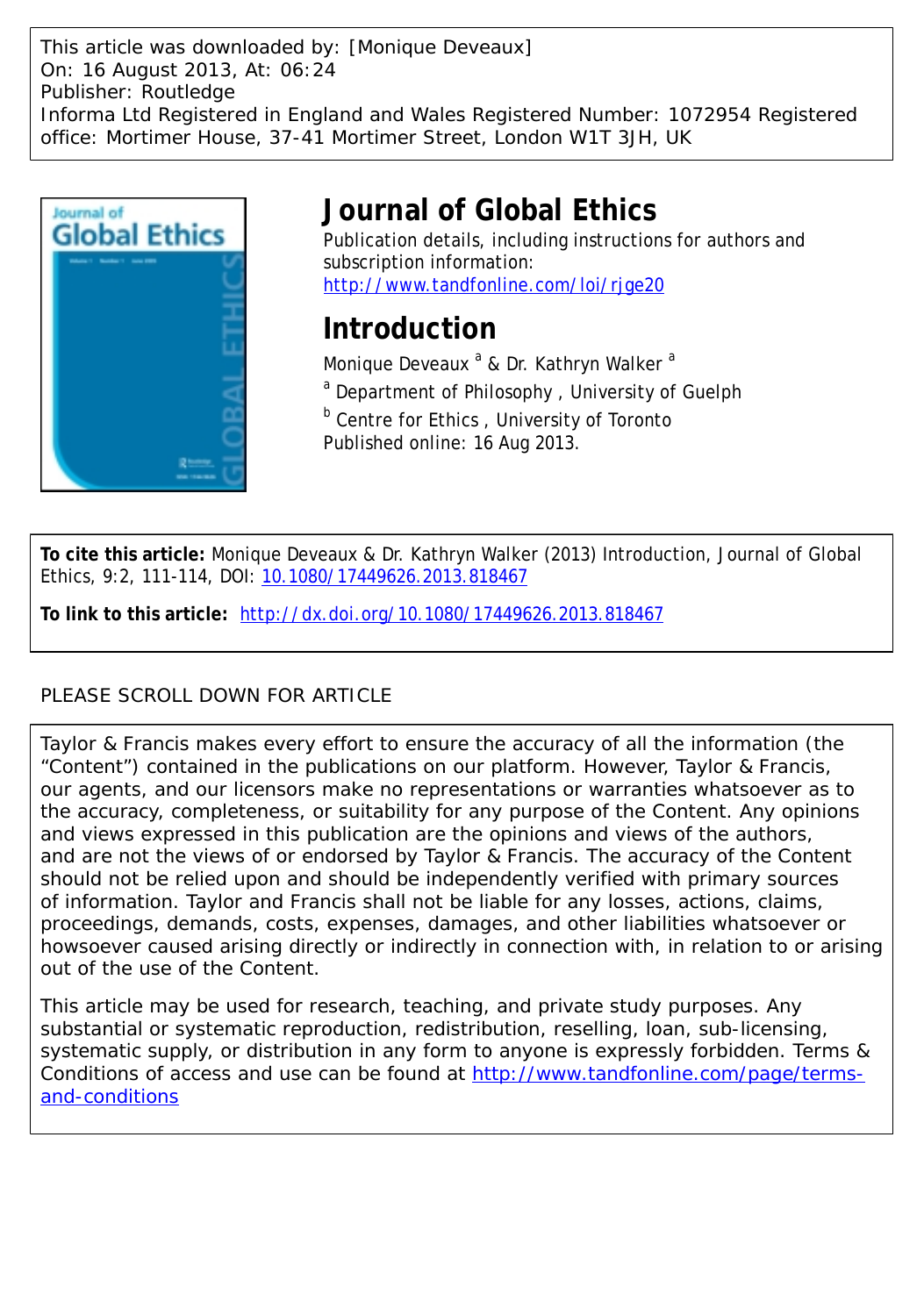## INTRODUCTION

Discussions of global justice in contemporary political philosophy tend to take place within a distributive frame, asking which inequalities between people living in the global North and those living in the global South are unacceptable and require redress. The distributive – or, more accurately, redistributive – paradigm thus steers us towards solutions to injustice that center on a more equitable sharing of the earth's resources and opportunities. Such redistribution is of course essential from the standpoint of a normative commitment to greater global justice. The distributive approach has been useful in fostering discussion among academics and policy makers alike about how to design more just transnational economic and political arrangements, as well as about the duties that citizens of affluent countries should assume. Important as this work has been, however, the distributive framework has certain limits which the papers collected here aim to challenge and ultimately move beyond. Contributors initially presented their work at a workshop on 'Critical Perspectives on Global Justice: Thinking Beyond Distribution' at the Centre for Ethics at the University of Toronto in 2012, at which they were invited to explore and debate alternative ways of framing problems of global justice. Instead of the usual focus on North-South redistribution of resources, the papers presented at that workshop critically engaged problems of power, agency, and authority in the context of North-South inequality and injustice. By including feminist, post-colonial, and neo-Marxist perspectives, this collection aims to nurture a more capacious engagement with global justice, expanding and reforming the very questions normative theorists pose, while bringing fresh perspectives on how to address injustice.

Towards this goal, the present collection is creative and critical, theoretical and practical. Creatively, it broadens the scope of issues deemed relevant to global justice, considering the salience of historical injustice, capitalism, interdependence, discourse, land, labor, power and knowledge. Critically, it questions assumptions which are in play in mainstream discussions of global justice, such as the understanding that Western and European countries ought to serve as the sole agents of a more just world order, and the belief that justice is wholly reducible to material redistribution. Contributors utilize a diverse array of tools and concepts from political philosophy, sociology, feminist ethics, and development studies.

In moving towards a reconceptualization of global justice, the very concept of justice becomes disaggregated. As the papers in this issue demonstrate, global justice is itself an 'essentially contested concept', in the sense identified by W.B. Gallie ("Essentially Contested Concepts", Proceedings of the Aristotelian Society, Vol. 56 [1956], pp. 167–198). Moreover, it comprises a variety of subprojects, each of which in turn poses its own questions. Following Nancy Fraser (Nancy Fraser, "Reframing Justice in a Globalizing World," New Left Review, Vol. 36 [2005] pp. 69–88), we can track the patterns of the new forms of justice that emerge in a global context by allowing the very idea of justice to be parsed according to three distinct questions. First, we face ideas about the 'how' of justice, which sketch out the means – systems, institutions, and orientations – through which a more just world might be brought about. Challenging the justice of conventional economic arrangements and schemes for redistribution, some contributions – notably, papers by Alison Jaggar and Fiona Robinson – direct our attention to gendered systems and relationships that contribute to serious injustice and inequality. Other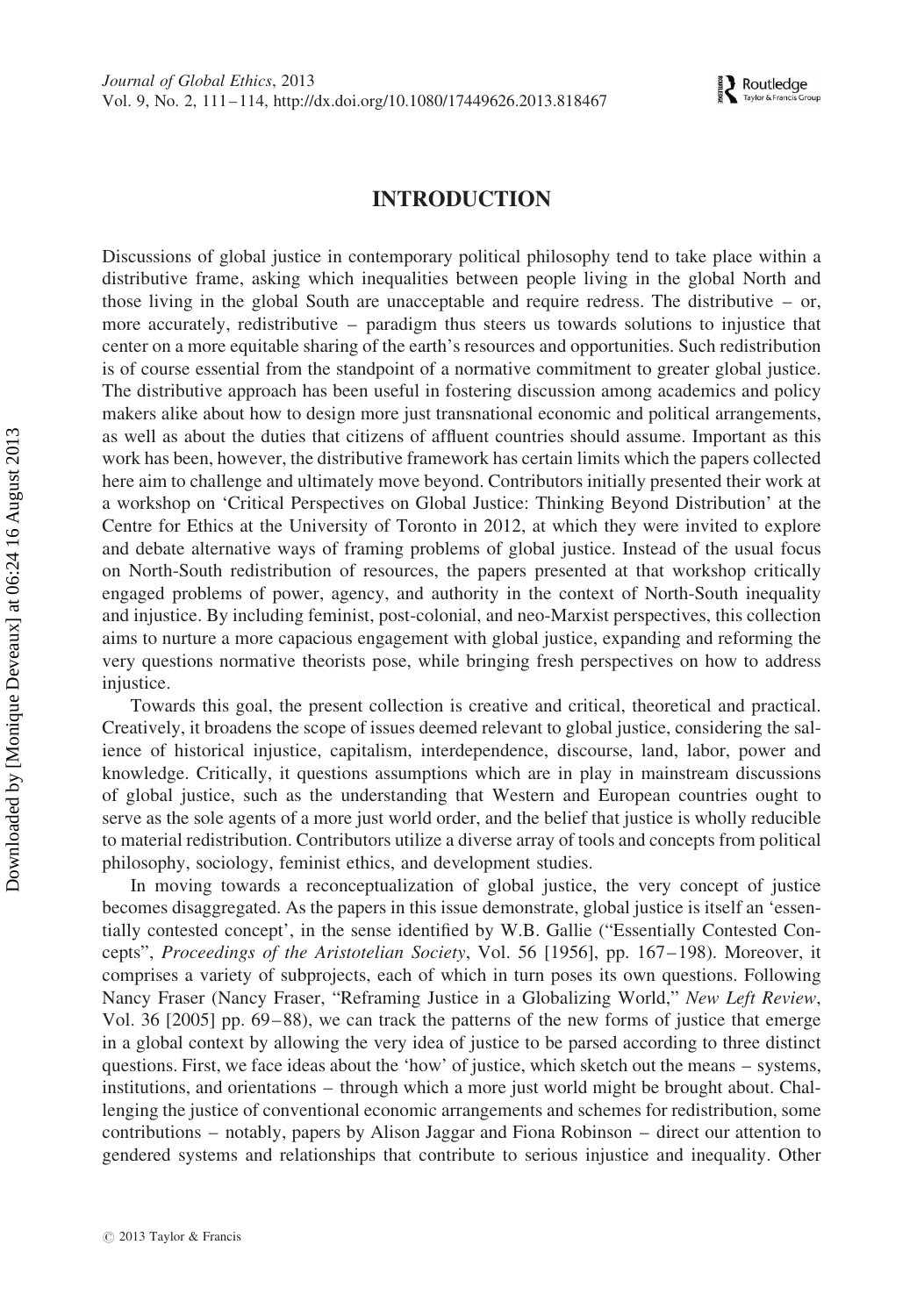### 112 Editorial

papers, notably those by Christine Koggel, Joseph Heath, and Mira Bachvarova, demonstrate the ways in which the matter of global justice is not merely about the distribution of material benefits and burdens, but also, centrally, about recognition, power, and domination.

Second, we confront a varied set of possibilities concerning the 'who' of justice, or who should we understand as the agents  $-$  normatively and practically  $-$  of global justice. Many mainstream perspectives – Utilitarian, virtue-ethical, and neo-Kantian alike – consider the agent of global justice to be individuals and governments of the global North. Some of the alternative approaches presented in this issue question the binary thinking that associates the global North with agency and power and the global South with recipience and powerlessness. Papers by Margaret Kohn and Fuyuki Kurasawa in particular challenge us to consider the way that some forms of Western humanitarianism and paradigms of global justice presuppose particular neo-colonial relationships of power and powerlessness as well as racialized subjectivities.

Third, the papers collected here invite us to rethink the 'what' of global justice – to theorize anew about the nature and scope of global injustices. In their paper, Heather Widdows and Peter West-Oram argue that global justice theorists have tended to neglect the importance of securing collective, public goods as a bulwark against poverty, inequality and other pressing problems. This is in part because they build upon 'domestic' theories of justice and continue those theories' focus on individuals rather than groups. Pushing beyond the limits of those same domestic theories of justice, Margaret Moore and Alison Jaggar, in their papers, contend that neglected goods like territory (Moore) and time (Jaggar) are critical to an adequate understanding of global injustice. Jaggar, Robinson and Koggel further suggest that a feminist care ethics can enrich our understanding of the different gendered dimensions of injustice both within the global South and between the global North and South.

The papers gathered here, while each offering a novel approach to global justice, collectively express an important normative shift within the field away from a purely distributive paradigm or framework. Issues that concern non-divisible resources, varying evaluative schemas of goods and resources, power, and cultural uniqueness, require, minimally, more refined articulations of distributive justice. But as many of the contributors here argue, these problems will also require that we expand the toolkit of concepts we employ for thinking about global justice and step outside familiar but tired dichotomies and debates. If previous generations of global justice theorists worked through the tensions between globalism on the one hand, and statism on the other, a new set of concerns find voice in these papers. The global-statist debate – preoccupied with the question of whether states or cosmopolitan political arrangements should prevail – is long over. Most now concede that the nation state, while not necessarily the proper setting of our moral being, is nonetheless an inevitable player in the political project of global justice. But equally, the contributors to this issue largely agree on the importance of transnational institutions for solving certain urgent problems (like global poverty) that transcend state borders.

This special issue of *The Journal of Global Ethics* also challenges a central assumption of much mainstream theorizing about global justice, namely, that relations of justice chiefly concern individuals, and should aim to ensure fairness or equity between essentially separate individuals. The idea that the individual is the proper or only unit of justice is challenged here as either false (Robinson, Koggel) or incomplete (Bachvarova). A key point made in the issue is that human beings are fundamentally relational and any effort to think about justice must include, and indeed as Robinson argues, must begin, from an understanding of this feature of the human condition. Offering a compelling twist on this position, Moore conceptualizes this fundamental relationality as transcending relations between people and encompassing relations between people and the places in which they live. She argues that understanding the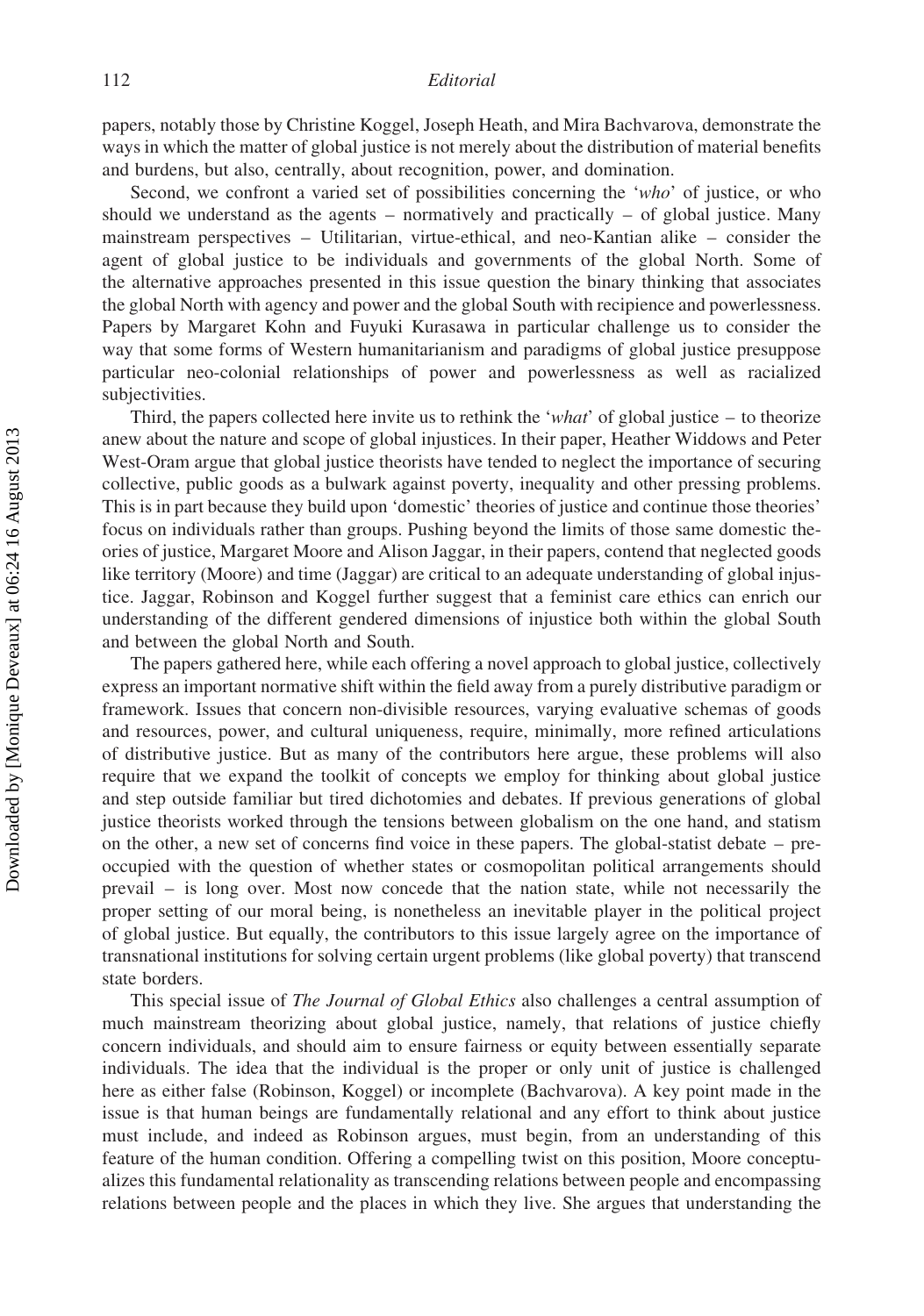#### Editorial 113

moral salience of such relationships in turn requires that we appreciate how attachments to land – and the resources found in and on the land – are deeply intertwined with human values and projects. These relationships to land and resources are constitutive of who we are and for this reason have a moral significance not captured by distributive approaches that see them only as things to be divvied up. Echoing Moore's emphasis on the significance of land to identity and values, Widdows and West-Oram, as noted above, argue for the critical importance of collective or public goods to questions of global justice.

The papers in this collection employ a range of theoretical strategies, some placing more emphasis on a critical project, and others reaching for new normative approaches to global justice. Kohn and Kurasawa occupy the more critical end of this spectrum: problematizing the basic discursive mechanisms of global distributive justice theory, these authors suggest that an attentiveness to the language, metaphors and images that it employs reveals how tacit assumptions regarding agency and power actually challenge or undermine the more explicit goals of such theory. Also working in a critical mode, Widdows and West-Oram show how theorizing about problems of transnational justice goes astray when the individual is the prime focus and the urgency of securing public goods is neglected. On the more normative side, Robinson and Heath, albeit in very different ways, argue that the distributive justice is misguided (Robinson) and/or confused (Heath), and from this offer new strategies and frameworks for theorizing questions of global justice. Robinson's insistence that we begin our analysis with an understanding of the relationality of persons helps us see more clearly the intersecting forces of injustice and the multi-scalar nature of injustice. Heath, taking a very different approach, makes the meta-theoretical point that there are different levels of analysis within our discussions of global justice and distributive justice: in order to properly understand the very questions of global justice, Heath argues that we first need to get clear which level of analysis we are working at. Criticizing global capitalism, for example, only makes sense at a relatively high level of idealization. Once we find ourselves thinking at a more practical level, however – in what Heath calls a 'third-best framework', where concerns about motivation and efficiency kick in – global capitalism gains normative traction.

Whether primarily critical and pointedly normative, all of the papers in this collection reflect their authors' conviction that an awareness of the machinations of power is an essential component in the work of global justice: without a recognition of how power operates locally, nationally, and globally, our theorizations of justice will give a woefully incomplete account of how injustices are created, reaffirmed, and potentially dismantled. For example, Jaggar argues that in lieu of a distributive approach to global justice, we should incorporate a global gender exploitation framework, one which addresses not only distributive outcomes but the processes by which we arrive at a given distribution. Taking distributions in leisure time as example, she explains that it is not enough to consider who works when, but also to examine the ways into which the decisions to work or not work are made; only in paying attention to these decision making processes will we be able to discern how coercive forces play a part in determining distributive outcomes. In a similar vein, Koggel, arguing for a relational approach to justice, shows that certain historically entrenched relationships of injustice cannot be remedied via redistribution of goods. Koggel offers the recent Canadian inquiry into residential schools for aboriginal children as an example, arguing that reparations by the Canadian government will be incomplete without a deeper recognition of the inequalities of power that have existed and continue to exist in the relationship between the government and First Nations peoples. Echoing Koggel, Bachvarova argues that conceptualizing political legitimacy in terms of non-domination – such that a legitimate structure of governance would be understood as one that aims to foster relations without domination or gross imbalances of power – offers an essential supplement to distributive justice theories. The critical point made by Jaggar, Koggel and Bachvarova is